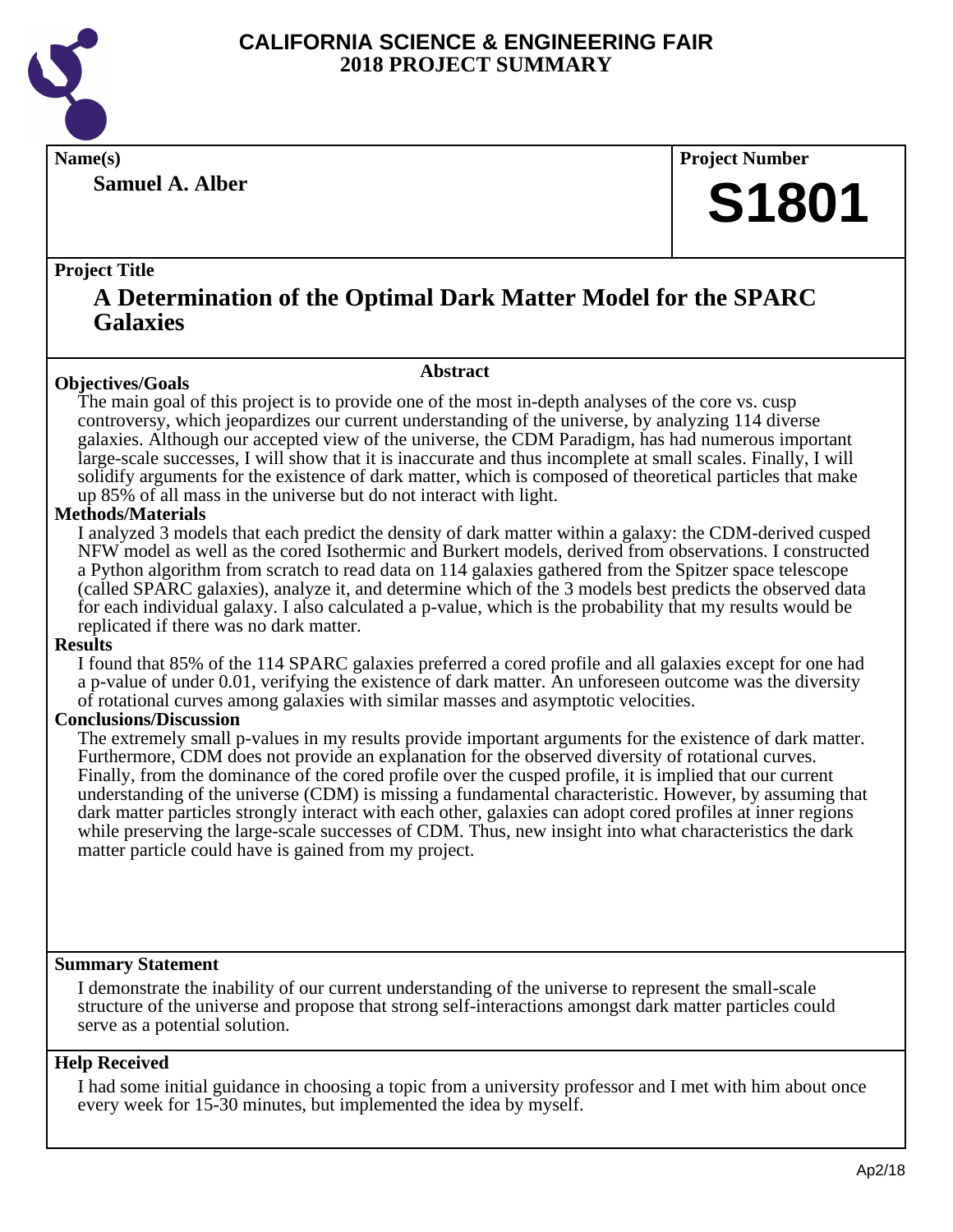

**Rishabh R. Bose**

**Name(s) Project Number**

## **S1802**

#### **Project Title**

### **Heat Transfer Measurements with IR and Visible Waves and Its Applications**

**Abstract**

#### **Objectives/Goals**

Space cooling and heating represents a significant use of energy in buildings. My experiments were aimed at proving that reflectance and thermal emittance are two properties that determine a solid material's ability to minimize heat transfer. My experiments used a systematic study of absorption, emission, and scattering of electromagnetic waves, to achieve a better design of experimental and industrial applications, so that the power of radiative transfer can be tapped effectively. My project explored on how heat is absorbed and radiated in the form of electromagnetic waves and its effective applications.

#### **Methods/Materials**

Using the Planck-Einstein relationship and monochromatic lasers, an experimental value of Planck's constant was arrived at. A simple circuit was built to test the relationship between energy level and wavelength of color. Also, using Planck's formula and taking the derivative of the formula to isolate the wavelength variable, I arrived at a formula which related peak wavelength to temperature, validating a law known as Wien's Displacement. The final two experiments used the relations from the first three experiments and measured heat in both the visible and IR spectrums using both contact and non-contact sensors to determine the application of Planck's constant in its relation to peak wavelength and temperature of objects and their effects on radiant heat transfer.

#### **Results**

Both visible and infrared waves were used as part of my experiments. I experimented with five hypotheses to investigate some of the practical aspects and applications of the waves on different materials. Based on my first three experiments, the energy in the electromagnetic wave has a direct relationship with the frequency of the wavelength. For the last two experiments I used absorption and emissivity to study improvement of heat transfer efficiency.

#### **Conclusions/Discussion**

The aim of my experiments was to analyze how heat transfer is impacted by infrared waves and visible electromagnetic waves. I experimented how different materials may help in reducing energy consumption for cooling and heating building spaces. I observed that radiant heat transfer is a large component of the transfer mechanism and absorptivity and emissivity of a material has an impact on radiant heat transfer. Color and reflectivity impacts absorption of shorter electromagnetic waves.

#### **Summary Statement**

Based on my findings, materials which have a high reflectivity will have lower absorption and emissivity values in comparison to other materials.

#### **Help Received**

My father was my guide. My mother helped me with the printouts and display of the science board.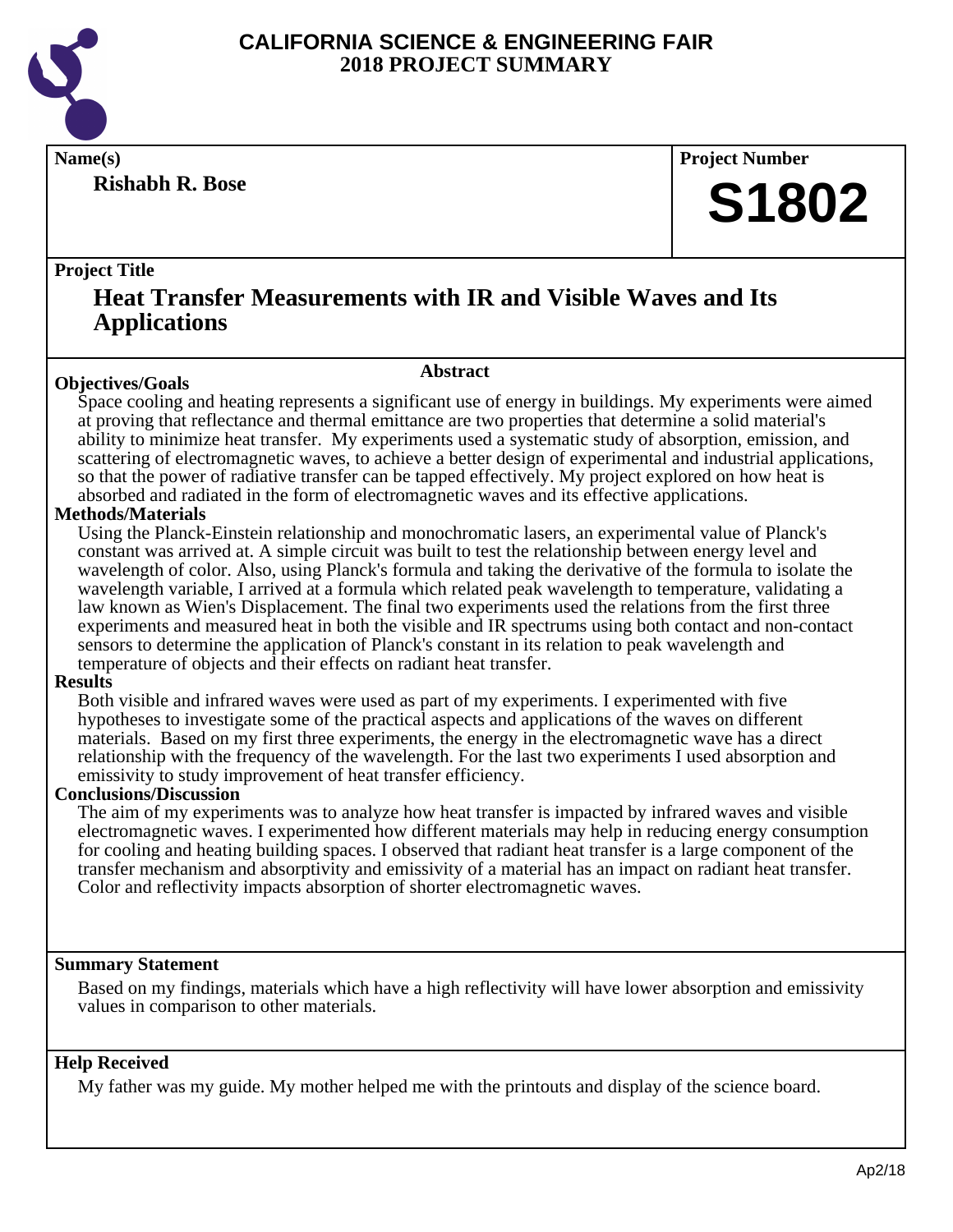

**Isaac A. Broudy**

**Name(s) Project Number**

## **S1803**

#### **Project Title**

### **Testing Special Relativity with High Resolution Differential Photometry of Eclipsing Binary Systems**

#### **Objectives/Goals**

#### **Abstract**

This study used multi bandpass differential photometry of variable star eclipses to investigate potential variations in the speed of light (c), offering a test of special relativity.

#### **Methods/Materials**

Three eclipsing binary star systems (W Uma, UV Leo, and U Cep) were measured with four bandpass filters (luminance, red, green, and blue) in order to compare potential shifts between eclipse timings, signifying a shift in the speed of light.

To do so, I built an automated observatory for this study, featuring a 90mm refractor telescope with fully automated target and image acquisition. I developed and used a semi-automated image processing and analysis pipeline for photometric analysis.

All measurements were made over a 12 night period. Measurements were converted from instrumental magnitude to apparent magnitude through the use of AAVSO reference stars. Apparent magnitudes were then folded into a complete light curve representing a single period. Curve fits and first derivatives were used to calculate timing of each eclipse and confidence intervals for statistical analyses.

#### **Results**

This study did not measure any significant differences in the speed of light of different wavelength. All eclipsing minima, in all bandpass filters, occurred at the same time, within the resolving power of the system. This observation was found to be true across each of the three eclipsing binary star systems.

#### **Conclusions/Discussion**

It was predicted that light of differing wavelength could travel at differing speeds--potential explanations including interstellar medium or quantum permeability. This study; however, did not observe any such differences.

After analysis, it is not surprising that I failed to detect changes in c, given this system was determined to reach a 10^-7 level of precision, and the speed of light has been well-measured to 10^-9 . The automated system and analysis workflow; however, can be extended to stars orders of magnitude further away, readily enabling higher precision measurement beyond  $10^{\lambda}$ -9. This offers the possibility of observing changes to c and potential violations of special relativity. For now; however, this study adds further evidence that the speed of light is indeed constant.

#### **Summary Statement**

I used differential photometry of eclipsing binary systems to determine that all wavelengths of visible light travel at the same speed, providing support towards the second postulate of special relativity.

#### **Help Received**

I received help from Dr. Brian Keating, Dr. Andrew Friedman, Dr. David Tytler, and Mr. Delwin Johnson of UCSD, Center for Astrophysics & Space Sciences; they provided valuable insight for planning and analysis of this research project. I also received help from Dr. Arijit Chakravarty with statistical analysis.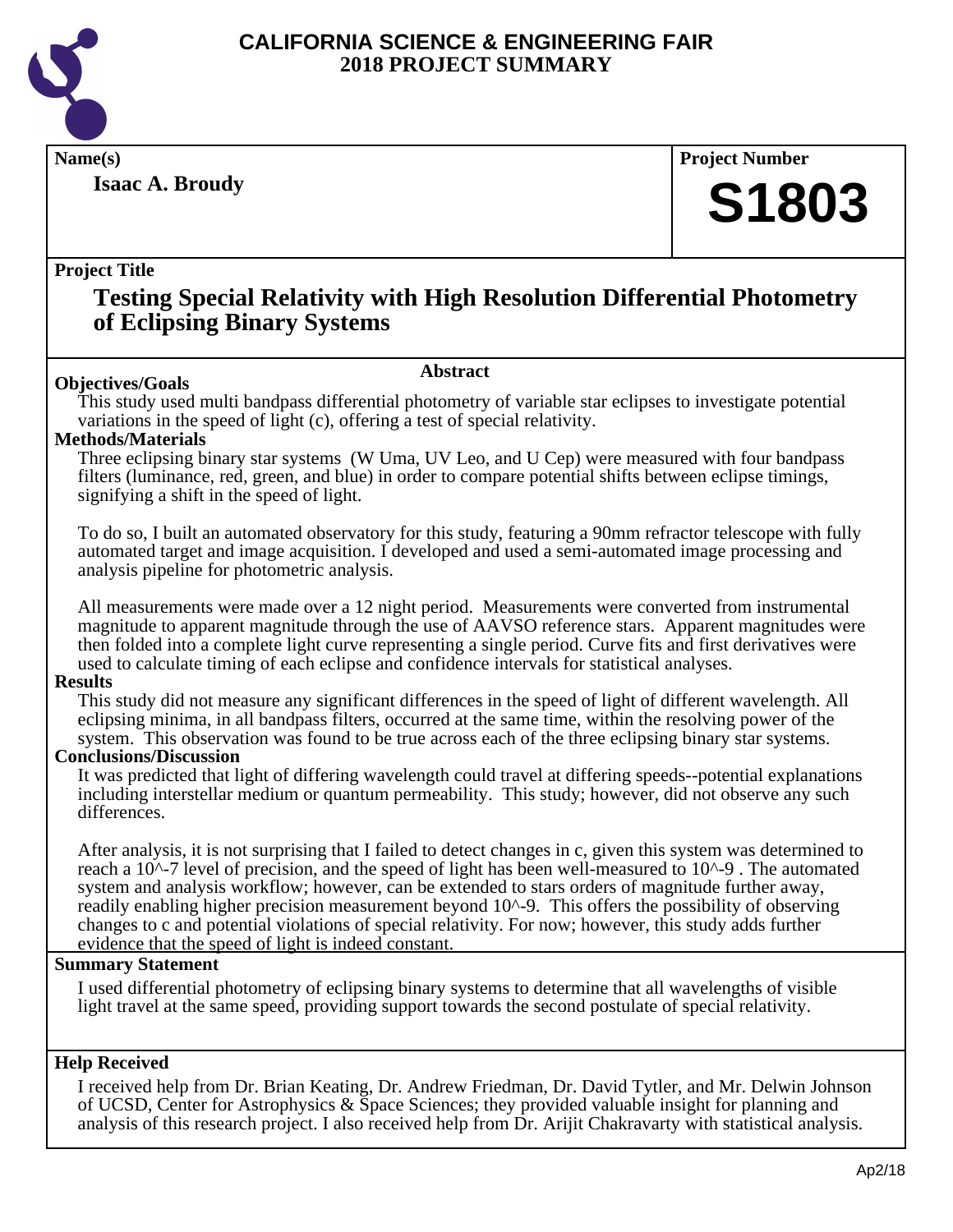

**Name(s) Project Number**

**Isabella J. Catanzaro**

## **S1804**

### **Project Title Heat Transfer Optimization for Home Insulation**

#### **Objectives/Goals**

#### **Abstract**

I became interested in learning about conduction, convection, and radiation in order to reduce the amount of energy to keep my house a comfortable temperature. If I reduce the emissivity of drywall inside the walls of my house, the walls insulate better and keep the inside of my house a comfortable temperature.

#### **Methods/Materials**

I created simulations in C# code of walls in various temperature regimes and found limiting radiation would limit the amount of heat transferred into the house. I then tested these results with an experiment consisting of a mock-up of a wall. I created three mock-up walls: a control with drywall, an experimental configuration with the interior faces of drywall painted silver, and an experimental configuration with aluminum foil laminated on the interior faces.

#### **Results**

The drywall that was laminated with aluminum foil had an R-value that was a factor of 2.6903 greater than the uncoated drywall and drywall coated with silver paint had an R-value that was a factor of 1.66 greater than uncoated drywall. In addition, the drywall laminated with aluminum was as insulating as pink fiberglass insulation.

#### **Conclusions/Discussion**

By making the drywall have a low emissivity, I was able to reduce the amount of heat transferred through the wall resulting in a more insulating wall. By reducing the amount of heat able to transfer through the wall it becomes easier to keep the inside room a stable temperature.

#### **Summary Statement**

By studing radiation, convection, and conduction from the interior to the exterior of a house, I designed and tested an improved method of insulating wall.

#### **Help Received**

I designed, built, programed, and performed the experiments myself. I used both the internet and textbooks on heat transfer to more fully understand the necessary calculations.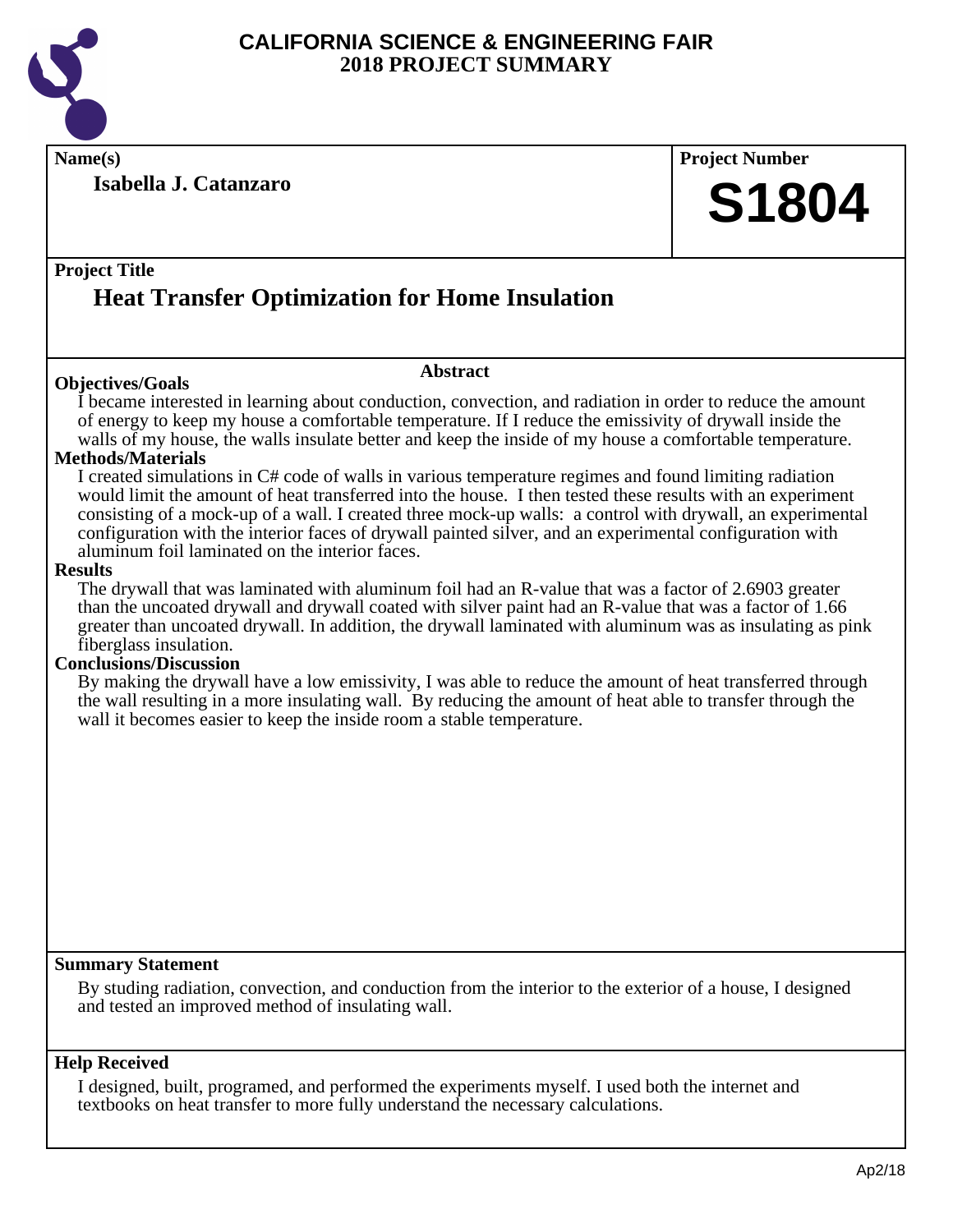

**Name(s) Project Number Project Title Abstract Summary Statement Help Received Yizheng Chen; Giang To Affordable Quantum Entanglement Detector S1805 Objectives/Goals** Using gamma rays from Na-22 matter-antimatter annihilation, we can generate entangled gamma rays, we hope to design quantum gate using aluminum. **Methods/Materials** Geiger counter boards, Aluminum, Lead, Na-22, Geiger tubes, Arduino board **Results** Making a low-cost quantum gate. Using lead to block all radiation outside to maximize gamma rays detection result in the polarized states. **Conclusions/Discussion** Although there are more expensive quantum gates, we are able to make a less expensive one with substantial efficiency and precision. We are able to build affordable quantum entanglement detector I recognize my science teacher Mr. Brown as our adviser and he helped us for buying materials (radiation source).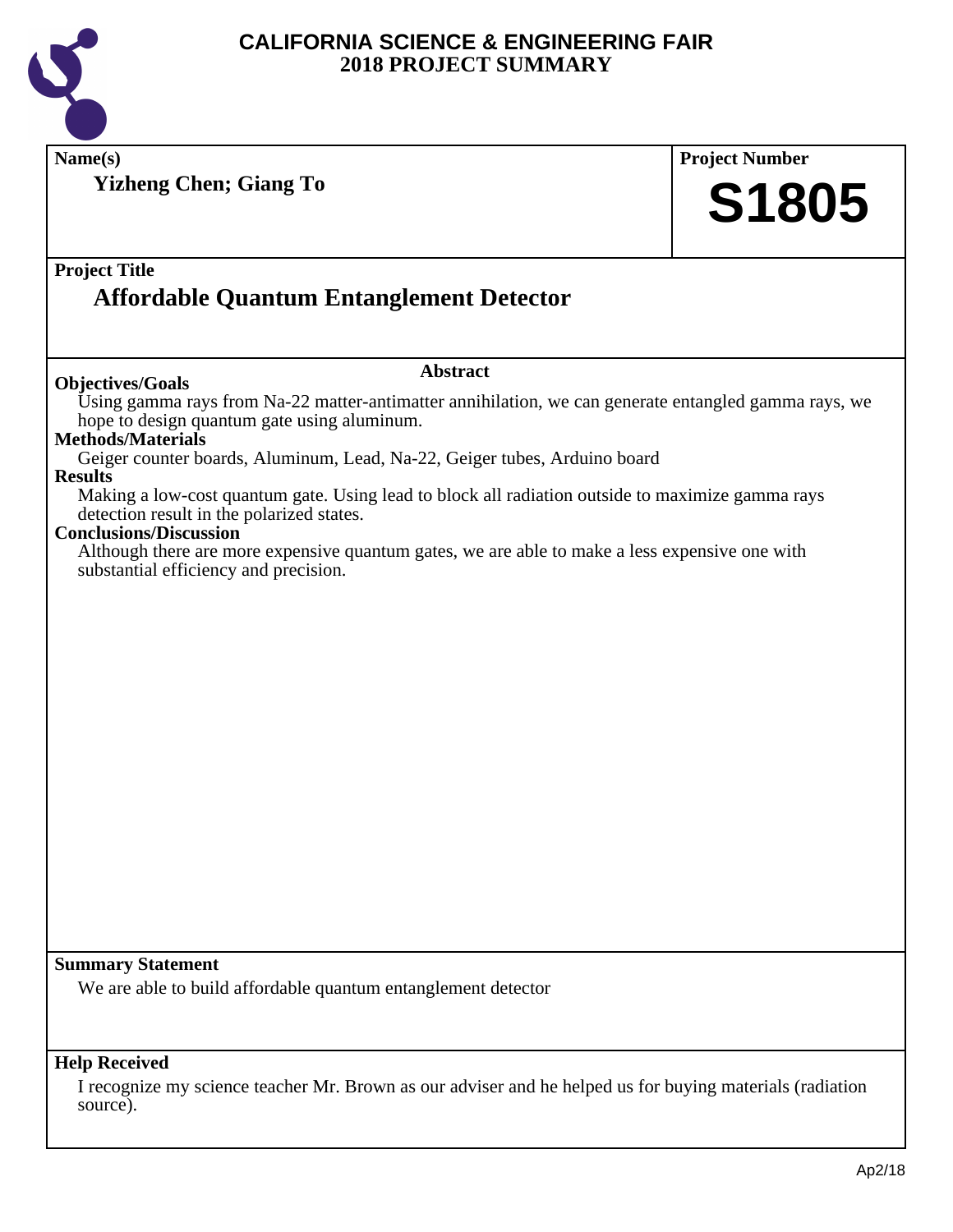

## **Aliya Earley**

## **Name(s) Project Number S1806**

#### **Project Title**

### **Which Magnet Type Performs Most Consistently across All Temperature Environments?**

#### **Abstract**

**Objectives/Goals**

The objective of this project was to determine which magnet type performs most consistently across a variety of temperature environments.

#### **Methods/Materials**

Tested the performance of four magnet types in five different temperature environments. The temperature environments were achieved using an oven, steamer compartment, room at room temperature, freezer, and a cooler of dry ice. The performance of each magnet was measured using three tests: the first weighed the number of paper clips a magnet could lift, the second measured the distance at which a magnet attracted one paper clip, the third measured the amount of force needed to pull the magnet off of a steel plate. Each magnet type was tested five times at each temperature.

#### **Results**

Alnico magnets were least affected by temperature, while samarium magnets performed slightly less consistently, but still favorably. Ceramic magnets were visibly unstable when temperatures changed, and neodymium were the most affected overall, weakening dramatically when exposed to extreme temperatures.

#### **Conclusions/Discussion**

If a situation requires the most consistent magnet available, alnico is the best choice. However, alnico magnets also seem to be the weakest of the four magnets, so samarium may be a good option if magnets need to be relatively powerful but still stable in varying temperatures. The results of this experiment are relevant in the design of machinery (involving magnets) which must withstand both extreme cold and extreme warmth. Combined with other factors, such as the overall strength of each magnet type, this data can be helpful in determining the most efficient magnet for an application.

#### **Summary Statement**

This experiment shows that out of four magnet types tested, alnico and samarium magnets perform most consistently across a wide range of temperatures.

#### **Help Received**

My father helped acquire materials and assisted in the testing process. Bob Fabini (retired science teacher at my High School) gave advice on presentation of project procedure and results.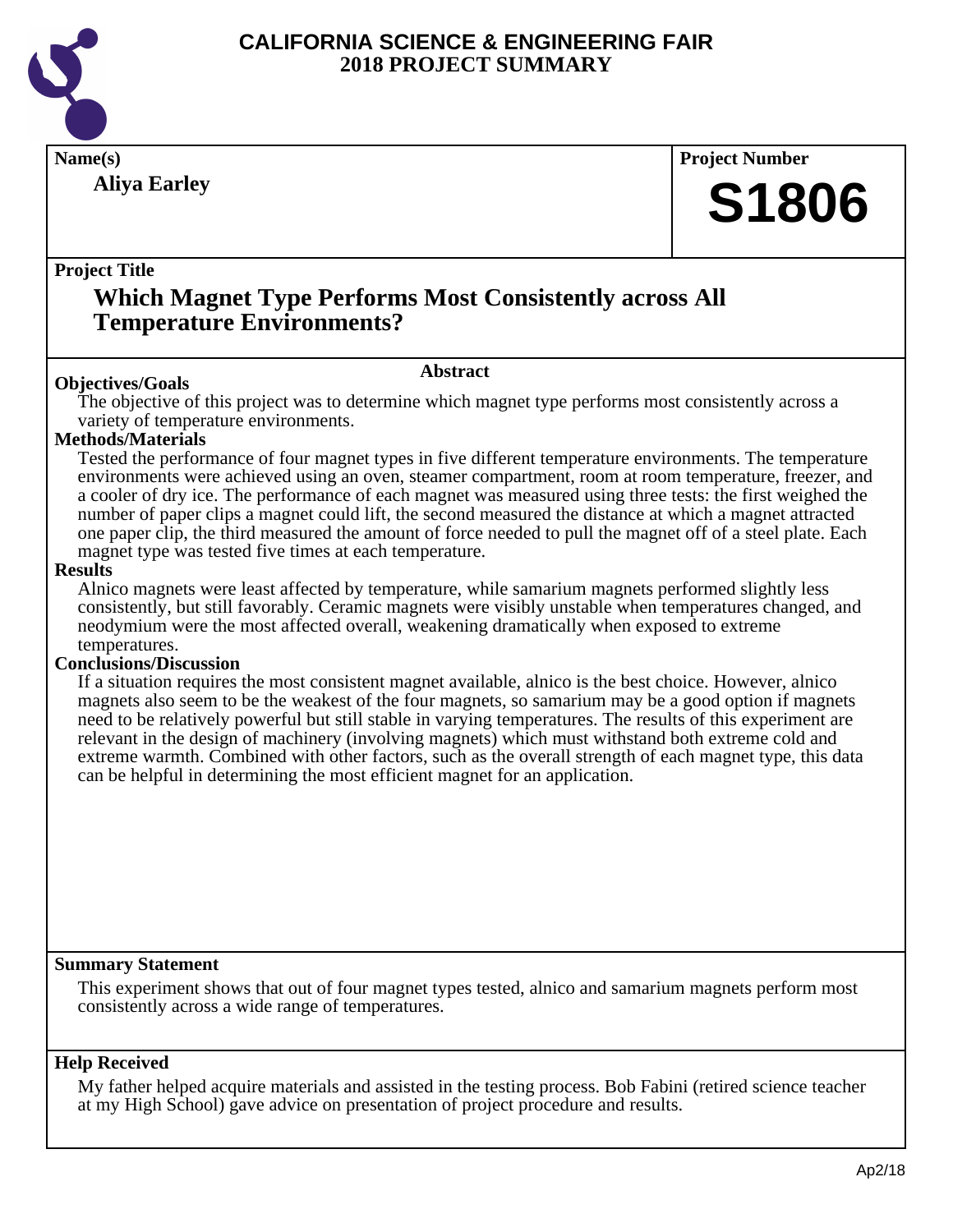

**Milan Ganai**

#### **Name(s) Project Number**

## **S1807**

#### **Project Title**

### **Achieving Improved Accuracy Model for Jet Energy Measurements in the Large Hadron Collider (LHC) Using Machine Learning**

**Abstract**

#### **Objectives/Goals**

At LHC, the largest particle accelerator, the discovery of Higgs boson and confirmation of Higgs fields rattled the world in 2013, sealing a major unverified gap in SM. Energy measurements of jets produced by hadronization of quarks and gluons help to search for important rare physics processes beyond the Standard Model (SM). However, the pileup interactions cause inaccuracies in the measurements of jet mass and transverse momentum. I use machine learning (ML) to achieve improved accuracy in jet energy measurements by investigating more variables in the regression. My hypothesis is that ML will provide more accurate, robust, scalable and faster pileup mitigation than previous widely-used approaches at LHC.

#### **Methods/Materials**

The most used method at LHC today is area-based pileup mitigation, where a term proportional to jet area is subtracted from the measured jet transverse momentum and mass. Although it is an effective approach, it is inadequate in achieving the needed accuracy for next generation colliders due to its simplistic modeling. I propose a novel pileup mitigation methodology for jet energy measurements using TensorFlow-based machine learning. I investigated 11 most influencing parameters having high correlation with jet measurements and included them in regression training. The training set comprises ~350K full jets (with pileup) and hard jets (without pileup), generated using PYTHIA+FastJet software with varying center-of-mass energies and pileup contaminations.

#### **Results**

The error in transverse momentum using my approach was much smaller (mean  $= 0.53$  and variance  $=$ 4.88) compared to the area-based approach (mean = -1.42, variance = 29.44). Similar results were obtained for jet mass measurements. Further, my approach is very robust, and performs better over a wider range of transverse momentum, ranging from 7GeV - 300 GeV. The proposed flow is also orders-of-magnitude faster than the area-based.

#### **Conclusions/Discussion**

I created and used a novel machine learning methodology to build a robust, scalable solution with better accuracy in predicting jet transverse and mass, thereby confirming and validating my hypothesis. Superiority of Deep Neural Network over linear regressors also shows that linear model used in previous area-based approach is inadequate and has limitation in achieving accuracy. Overall, my approach shows a great potential for exploring in next gen SLHC.

#### **Summary Statement**

I create and use a novel pileup mitigation methodology to improve accuracy in jet energy measurements by studying and using many variables in machine learning and achieve more accurate and faster solution than widely-used approaches at LHC

#### **Help Received**

I came up with the idea for the project, and developed the methodology and software flow, and analyzed the results. I presented it to my high school science teacher Mr. Leung, who encouraged me to pursue the project.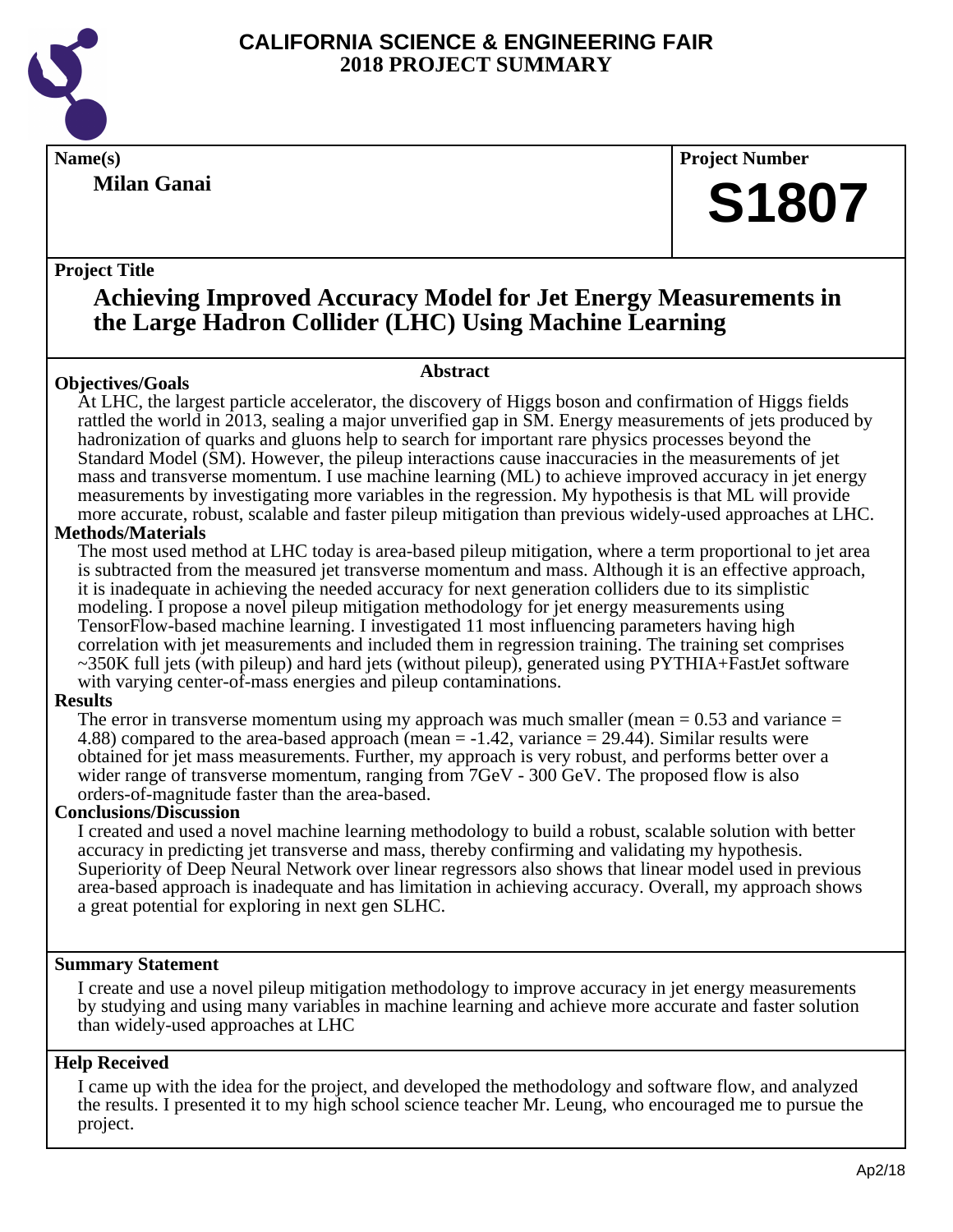

**Leo Guo**

**Name(s) Project Number**

## **S1808**

#### **Project Title**

### **Modeling an Ideal Structure of Energy Barrier to Minimize the Energy Loss of Electron Waves Undergoing Quantum Tunneling**

#### **Abstract**

**Objectives/Goals** The objective is to model a quantum tunneling barrier with a specific structure that minimizes the frequency of electron wave oscillations, which indicates the energy of electrons deflected by the barrier, thereby maximizing the energy of electrons that are tunneled through the barrier.

#### **Methods/Materials**

Through programming in C, 4 computer simulations were carried out. Stimulations 1 to 4 contain mathematical models of a rectangular barrier (horizontal function), triangular barrier (linear function), trigonometric barrier (sin/cos function), and a normal distribution barrier (Gaussian function), respectively. The emission height of an electron wave is initialized to be 0.5 units, and the height (potential energy) of all four barriers are set to 1000 units. By using Schrodinger equations, the behavior of electron waves was monitored throughout the simulation. Each simulation consisted of 1000 frames, and the frames were compiled into a GIF. Observation focused on the coordinate  $x=70$  on the horizontal axis of the gif, and all four simulations were paused when oscillation of reflected electron wave occur at the coordinate. The frequencies of electron waves were calculated by dividing the number of oscillations over a period of 10 units. The barrier with the least frequency was determined to be the ideal structure for minimizing the energy loss of particles.

#### **Results**

My tests allowed me to conclude that the more a barrier is shaped similar to a uniform wave, energy loss of particles will be less. The rectangular barrier and triangular barrier produced oscillation of 29 cycles per second over 10 length units on the horizontal axis, while trigonometric barrier produced a relatively less oscillation frequency of 26 cycles per second, and N.D. barrier, modeled by Gaussian equation, resulted in a minimal oscillation frequency of 19 cycles per second.

#### **Conclusions/Discussion**

The results I obtained suggest that a smooth and normal-distribution-shaped energy barrier conserves a high percentage of potential energy for particles tunneled through it. This ideal structure can be applied to quantum microscopy to increase the efficiency of tunneling and imaging process. Furthermore, the Gaussian structured barrier can be implement in design of artificial light sources to decrease the waste of electricity.

#### **Summary Statement**

As the energy barrier is shaped increasingly similar to the shape of a wave packet, I found that the energy loss of the electron wave packets tumbled through it decreases.

#### **Help Received**

Richard Scalettar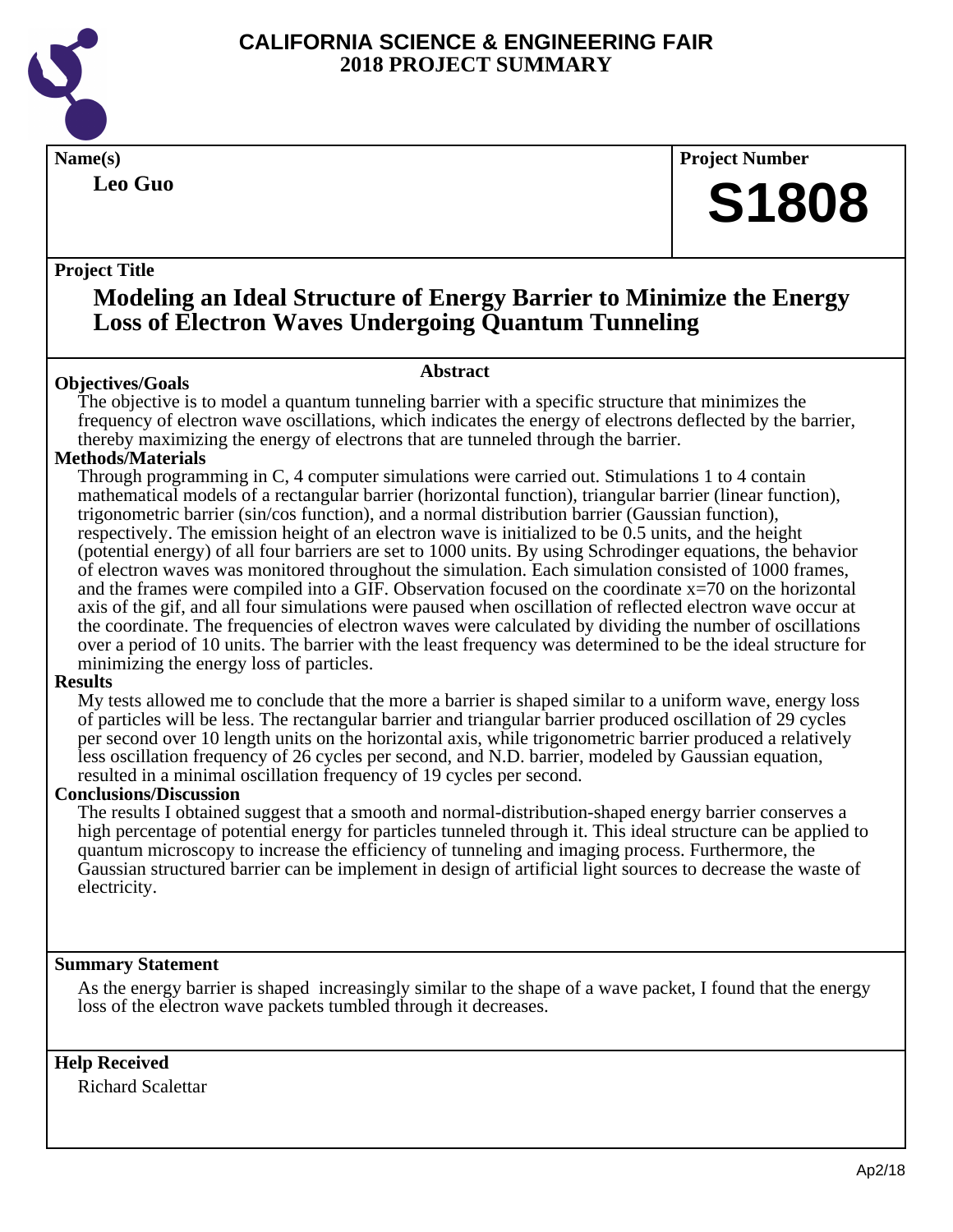

**Jonathan K.H. Inouye**

**Name(s) Project Number**

## **S1809**

#### **Project Title**

### **Solar Panel Productivity: Increasing Energy Production by Concentrating Incoming Light and Capturing Reflected Light**

#### **Objectives/Goals**

#### **Abstract**

Photovoltaic (PV) technology is one of the primary sources of clean energy; however, most commercially available PV panels have an efficiency of only 14-16%. The way in which solar panels are currently constructed allows a significant amount of light to be reflected away. The silicon itself reflects a significant amount of light, as does the metal used to carry the electric current. This study investigated the ability to increase the productivity of a PV panel by concentrating incoming light and capturing light that is reflected.

#### **Methods/Materials**

A system was designed to compare energy production from a monocrystalline solar panel with the addition of: (1) a linear Fresnel lens to concentrate the incoming light, (2) a one-way mirror film on glass panels to capture the reflected light, and (3) actual mirrors placed at specific angles to capture reflected light. An apparatus was built to suspend a linear Fresnel lens over the solar panel which also allowed the addition of the one-way mirror panels and the angled mirrors in any combination while maintaining the light source and the solar panel in a fixed position. Measurements of light level, voltage, and current were obtained.

#### **Results**

The results showed that concentration of light using the Fresnel lens and capturing reflected light with mirrored surfaces increased energy production. Testing with the lens alone showed a 17% increase in power production over the solar panel alone. Addition of the one-way mirror panels also showed an increase in power production. One-way panels alone gave rise to a 14% increase over the solar panel alone. One-way panels + lens showed a 4% increase over the lens alone, an 8% increase over the one-way panels alone, and a 21% increase over the solar panel alone. Similar increases were seen with the angled mirrors. The combination of the one-way mirror panels  $+$  angled mirrors  $+$  Fresnel lens showed a 27% increase in power production over the solar panel alone.

#### **Conclusions/Discussion**

This study confirms that concentrating incoming light and capturing reflected light by the methods used in this project can increase power production in PV panels. While each of the methods used separately showed an increase in productivity, the combination of all three methods resulted in the highest increase in power production.

#### **Summary Statement**

This project investigated the ability to improve solar panel productivity by concentrating incoming light with a Fresnel lens and capturing reflected light with mirrored surfaces.

#### **Help Received**

None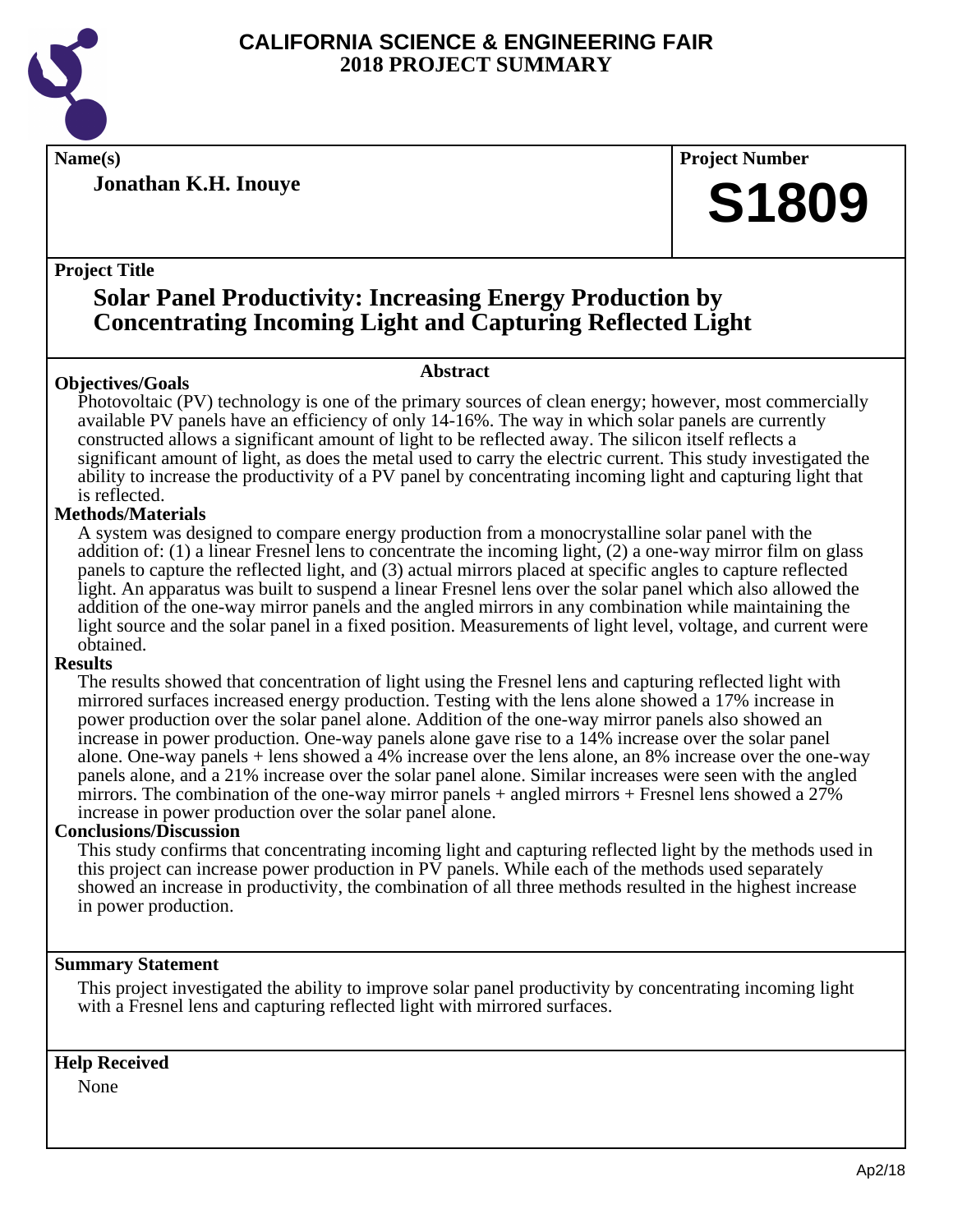

**Faith A. Inverary**

**Name(s) Project Number**

## **S1810**

#### **Project Title**

### **Investigation of Specular Mediums and Their Effects on the Internal Temperatures of Solar Cookers**

#### **Abstract**

**Objectives/Goals** Solar cooking has shown to be an effective way to alleviate food and unclean water situations, giving people a way to cook their food and pasteurize their water. This project is attempting to find a reflective material that would effectively increase the internal temperature of a solar cooker.

#### **Methods/Materials**

4 16x12x12 boxes, 4 12x10x10 boxes, two large oven bags, Mylar film, aluminum foil, white semi-gloss paint, foil tape 5 thermometers, access to direct sunlight, computer paper (for insulation)

Cardboard boxes, different specular materials, paper insulation, and tape was used to create four solar cookers. The design was a combined attempt for a panel and box cooker. Each cooker either contained aluminum foil, Mylar film, white semi-gloss, or foil tape as the internal reflector. The four solar cookers were placed outside for three hours, each cooker containing a digital thermometer within. Every hour within the three-hour period, the temperature in each cooker and the temperature of the external environment would be recorded.

#### **Results**

My hypothesis that Mylar film would be the most effective in raising internal temperatures was correct. My results show that Mylar was the best material in Trial 1, 2, 4, and tied with foil tape in Trial 5. Aluminum foil and foil tape were on-and-off tied for the second highest throughout the trials, while white paint was consistently the lowest temperature.

#### **Conclusions/Discussion**

These results contribute to the building efforts of giving struggling communities a way to cook their food and pasteurize their water. Solar cookers are a simple way to prevent more disease and feed more people. It can also be used by people trying to lower their electricity and heat usage by using solar cookers.In the future, I could try to regulate external temperature of the solar cookers, so my results would be more consistent. I could also try to test which clear material would be more effective on the solar cooker instead of oven bags.

#### **Summary Statement**

My project is investigating the effects of four different reflective materials on the internal temperatures of solar cookers, to aid efforts in the solar cooking communities.

#### **Help Received**

The creation of the solar cookers and the experiment was performed with my own knowledge and help. However, my biology teacher, Ms. Palma, aided me with creating the project concept. My STEM advisors, Ms. Deragisch and Dr. Auld, also aided me with advice on how to improve my experiment with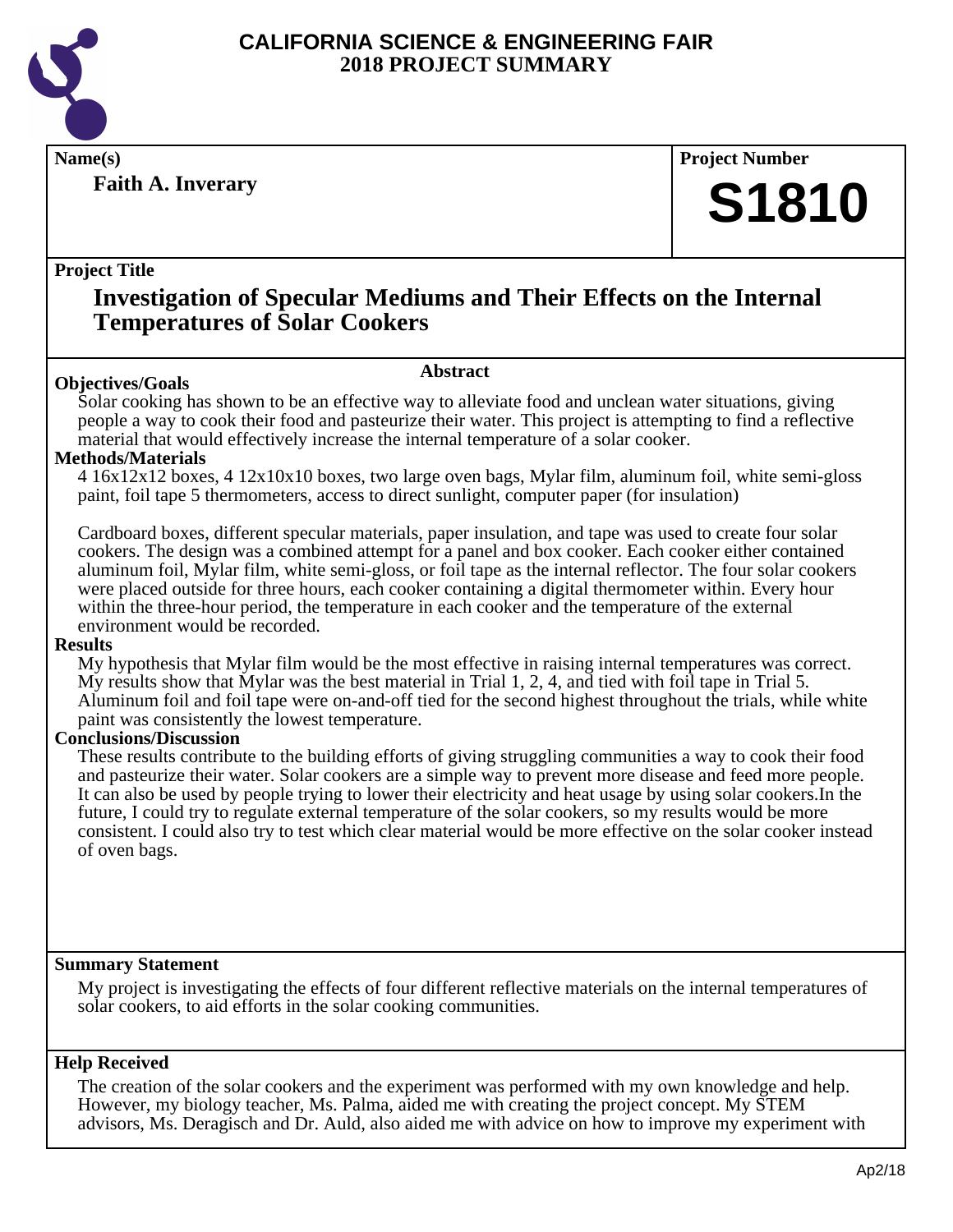

**Daniel S. Joo**

**Name(s) Project Number**

## **S1811**

#### **Project Title**

### **Mapping the Sun's Differential Angular Velocity Using Automated Sunspot Detection and Tracking Tool**

#### **Abstract**

**Objectives/Goals** My objective is to create a software tool that detects and tracks sunspots from satellite images and confirm this tool by measuring the angular velocity of the Sun at different latitudes (I will compare this data with current literature).

#### **Methods/Materials**

Laptop Computer with Octave (free alternative to MatLab) installed. 5514 SOHO (Solar and Heliospheric Observatory) images.

I created a tool using Octave to process all 5514 images. The tool detects and tracks sunspots while accounting for the 3d spherical geometry of the Sun. With that, I measured the angular velocity of the Sun at different latitudes and times.

#### **Results**

As expected, the angular velocity of the Sun is faster towards the equator. The graph of angular velocity v. latitude aligns well with a second-degree function. My tool also showed that the angular velocity of the Sun at a certain latitude is not constant; it changes year to year. This is expected because the complex magnetic interactions within the sun affect the rotational velocity.

#### **Conclusions/Discussion**

My measurements of the Sun's angular velocity generally agree with current literature on the Sun, validating my tool. However, my tool still has flaws as indicated by small differences in data. If the tool becomes perfected, there will be a new potential to find new trends on the Sun's surface activity. This is because many of our ideas about the Sun come from hand-drawn images and human measurements, while my tool objectively analyzes satellite images pixel by pixel.

#### **Summary Statement**

I created a software tool that tracks sunspots and confirmed this tool by calculating the Sun's differential angular velocity.

#### **Help Received**

I received help from my mentor, Nader Satvat. He taught me how to use scientific tools like MatLab (Octave) and Excel.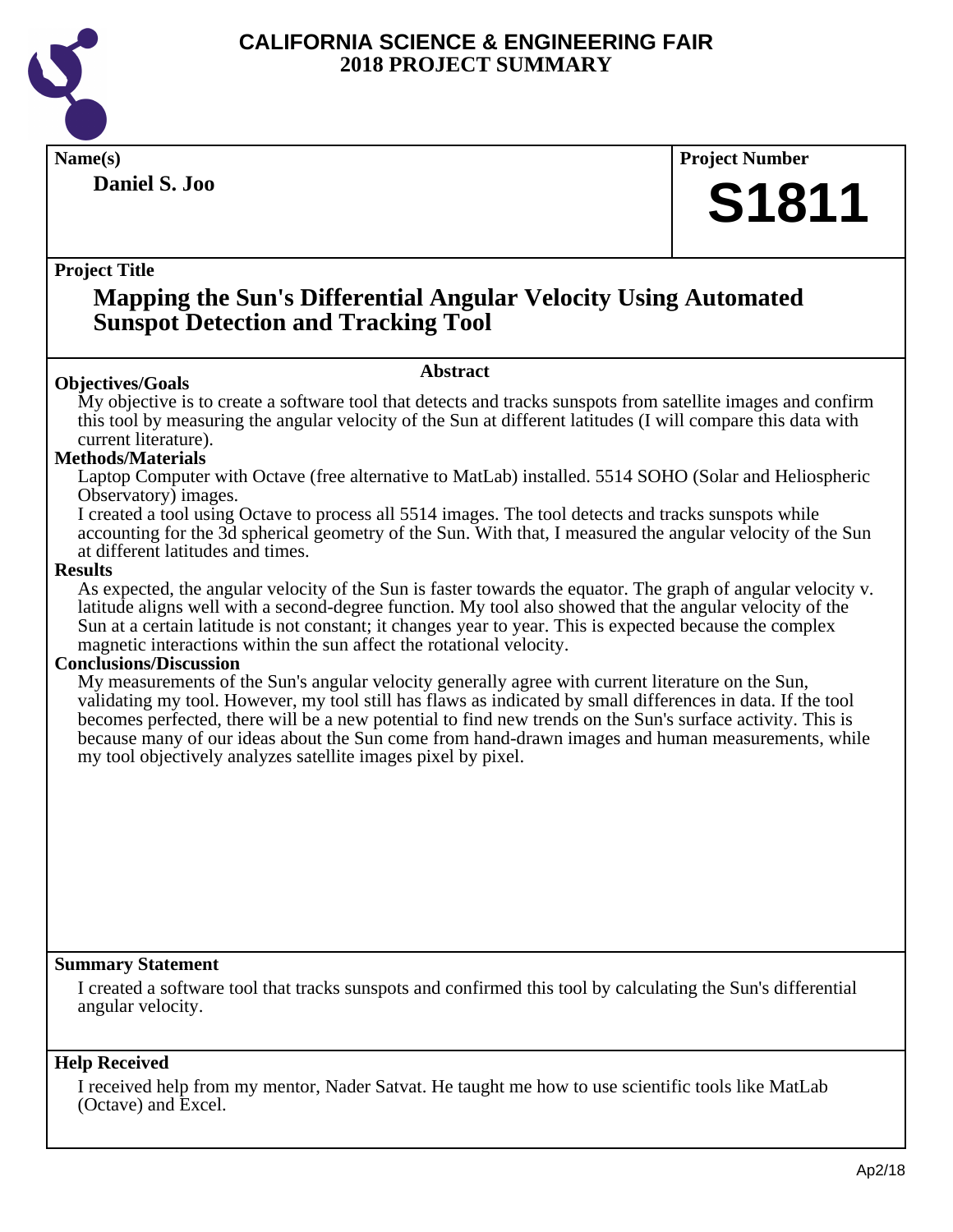

**Jonathan Kim; Samuel Lee**

**Name(s) Project Number**

## **S1812**

#### **Project Title**

### **Systematic Analysis of Solar Activity and Developing Predictive Indicators Pertaining to Solar Storms Using MATLAB Code**

#### **Objectives/Goals**

#### **Abstract**

The main objective of our project is to create a tool using MATLAB that will automatically analyze pictures of the Sun right before a solar storm occurred.

#### **Methods/Materials**

We used data captured by satellites from the Solar Dynamics Observatory, which is a NASA mission that was launched in 2010, and the Joint Science Operations Center database from Stanford. Our methodology was creating an image-processing code using MATLAB to analyze images of the sun 30 days prior at 12 hour intervals before a solar flare or coronal mass ejection occurred. We calculated the total area of sunspots which we correlated with solar activity.

#### **Results**

Our results indicate that the solar activity, which represents irregularities in the magnetic field on the surface of the sun, increased before solar storms happened.

#### **Conclusions/Discussion**

We learned that before a solar storm occurs, solar activity in the form of sunspot area increased. Therefore, we can use this as a predictive indicator that allows us to predict future solar storms.

#### **Summary Statement**

We created a MATLAB code that calculates the total area of sunspots on pictures of the sun and learned that the area of sunspots increased before a solar storm occurred.

#### **Help Received**

We got the idea to use the JSOC database and SDO satellite images from our project advisor.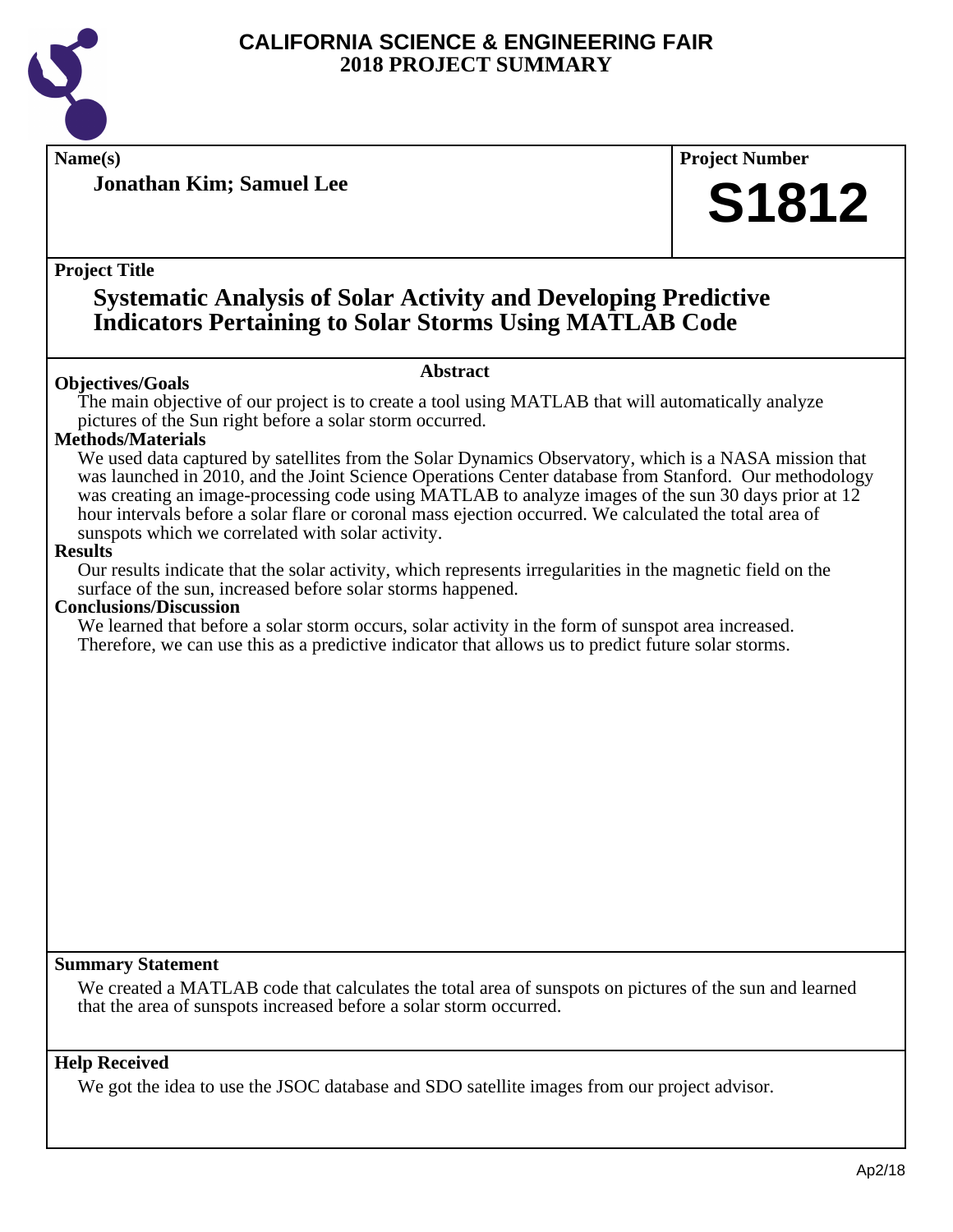

**Milagros Marquez**

**Name(s) Project Number**

## **S1813**

#### **Project Title**

### **How Can We Use Magnetic Levitation to Odentify a Ground Cavity (Sinkhole)?**

#### **Abstract**

**Objectives/Goals** This project investigates how magnetic fields can be used in combination with small variations of Earth's gravitational field strength (due to the composition of Earth's crust at a specific location) to locate ground cavities (sinkholes).

#### **Methods/Materials**

The materials used were: magnets, wood Popsicle sticks, magnetic field sensor, table, electronic scale, hot glue gun, journal, pencil with eraser.

We created a wood stand. We then glued two magnets at the bottom of the wood stand. Next we created a support for the sensor and finally placed the remaining two magnets enclosed in a wood structure (but free to move/levitate) to the top of the sensor. The sensor is enclosed between the two sets of magnets.

Next, we started our measurements using the empty space under the desk as a simulation of cavity under the surface of the desk. Once we completed three trials we then placed 21 kg of rocks under the table in order to simulate land mass under the table and completed the same steps as explained above. A final step was to increase the amount of mass under the table to 45 kg and complete the same steps. We recorded our measurements and average calculations in the research paper.

#### **Results**

By creating the graph between the dependent and independent variables and by taking the line of the best fit, one can conclude that as we increased the mass (measured in kg) under the table the magnetic field strength (measured in mT) increased as well. This is called a linear relationship. We only tested masses values between 0 to 45 kg. We assume that this linear relationship will continue if we increase our scale.

#### **Conclusions/Discussion**

I concluded that my hypothesis was correct since I was able to identify and measure the relationship between slight changes in the composition of the ground and the magnetic field strength of my gravity magnetometer. Furthermore, I was able to further enhance the design of the gravity magnetometer by creating a 3D printed case for it.

#### **Summary Statement**

This project investigates how magnetic fields can be used in combination with small variations of Earth's gravitational field strength (due to the composition of Earth's crust at a specific location) to locate ground cavities (sinkholes).

#### **Help Received**

Mr. Incze, Physics teacher at Alisal High School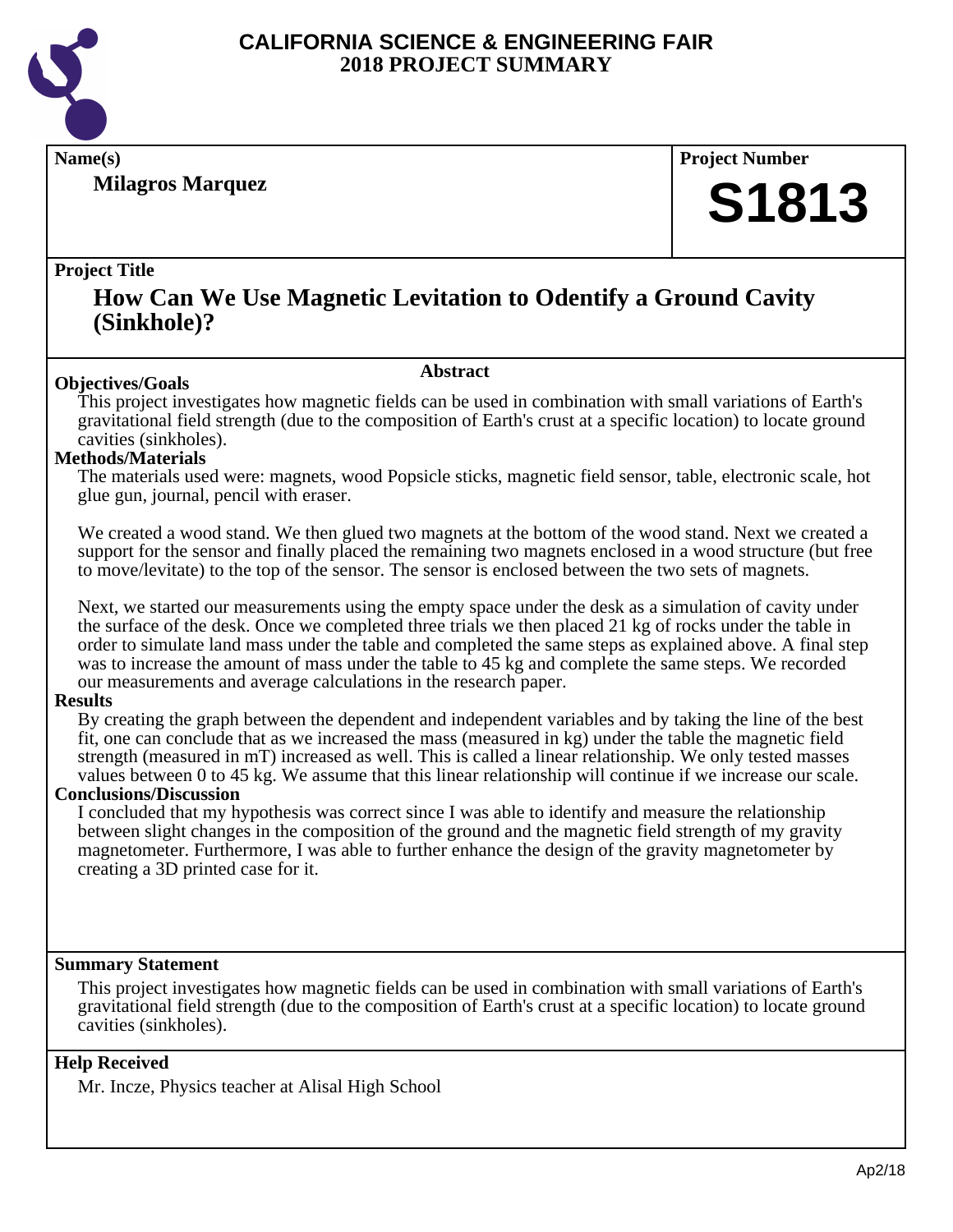

**Joy A. Meleika**

## **Name(s) Project Number S1814**

#### **Project Title**

### **How Sound Waves Get Affected by SDM (Sound Dampening Material)**

#### **Objectives/Goals**

#### **Abstract**

The issue of sound pollution increases due to fast (also modified) cars, MRI machines being so loud, and houses being built near freeways more. The use of incisions, creating geometrical patterns, and taking out foam, will absorb and disperse greatest amount of sound for SDM.

#### **Methods/Materials**

Materials: 2" thick dense upholstery foam, eyebrow razor, decibel reader, sound tunnel (cardstock), speaker, different hertz frequencies.

#### Method:

- 1. Design geometric shape, use eyebrow razor to cut design 1" thick. (8)
- 2. Use 6 different Hz sound waves
- 3. Place sound tunnel on speaker
- 4. created configuration to have an equal platform
- 5. test each design and write down data (repeat for each foam 7 times per Hz, use mean of data)

#### **Results**

The triangular/ pyramidal design had the best sound absorption overall. From an engineering aspect, this would not be cost- efficient for manufacturing or consumers. The counterpart, hemispherical designs, are 96% as effective and cost efficient. The beneficial counterpart creates an accessibility of SDM for any and everyone suffering from Sound Pollution.

#### **Conclusions/Discussion**

The sound dampening foam expresses easy, cost-beneficial ways to dampen sound. The experiment displayed lower frequencies, throughout each foam, due to the incisions. The geometric shapes calculated created more absorption due to its specific number of sides. This data could, one day, help a manufacturing company create outstanding Sound dampening foam.

#### **Summary Statement**

From the Engineering aspect: the geometric pyramidal design absorbed the greatest amount of sound, but its counterpart, hemispherical design (96% as effective) is better for the manufacturing and cost-effective aspect.

#### **Help Received**

Samuel Meleika (Civil Engineer)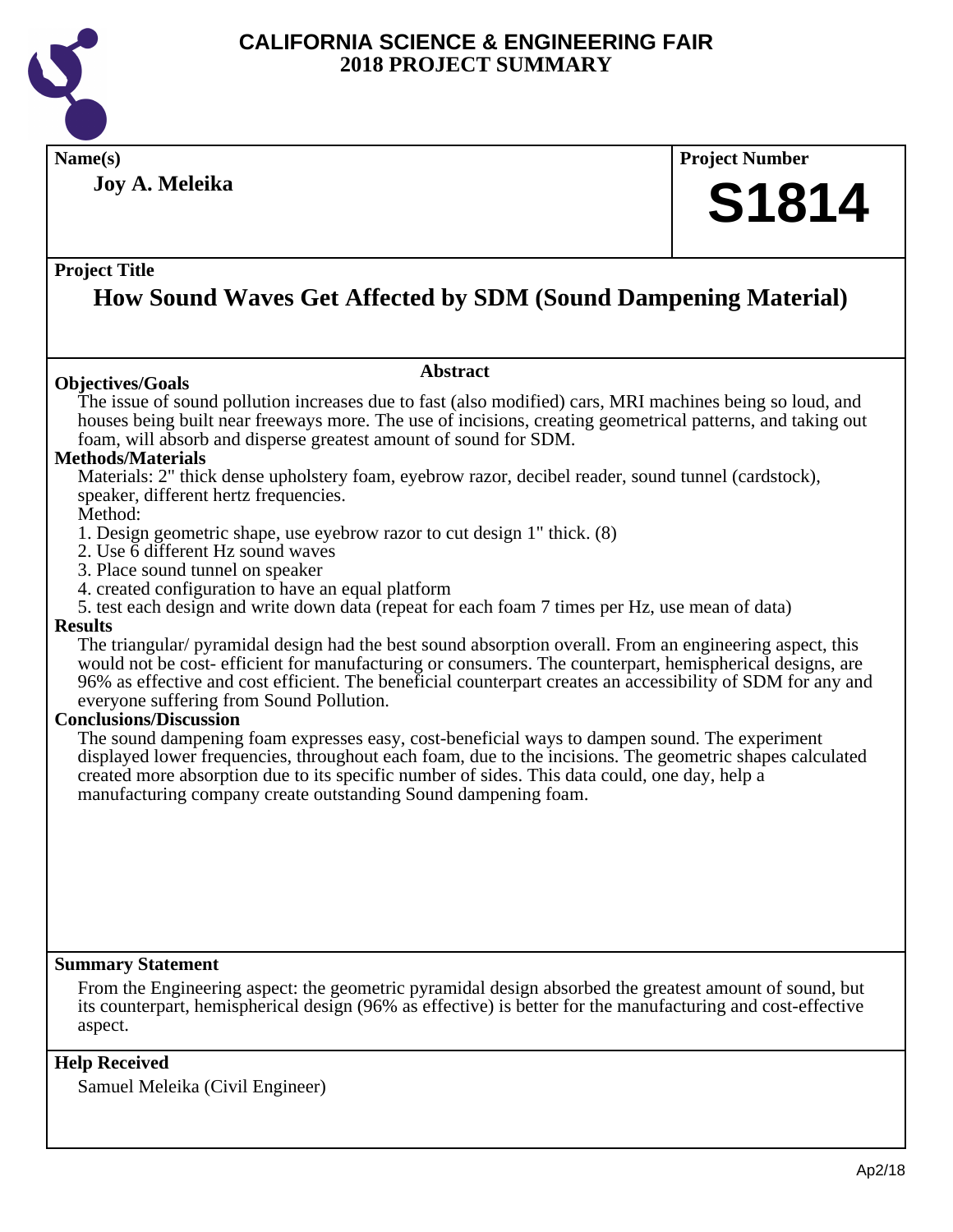

**Name(s) Project Number**

**Grady P. Morrissey**

# **S1815**

### **Project Title Building a Bench-Mounted Fiber Spectrograph**

#### **Objectives/Goals**

#### **Abstract**

A spectrograph separates light into its component wavelengths in order to measure the relative intensity of each color. Spectroscopy can be used in astronomy to identify the chemical composition, movement, temperature, and magnetic fields of objects in space. When light encounters certain elements in its path, some of the photons are absorbed at certain wavelengths, resulting in dark lines in the spectrum. The goal of this project was to build a spectrograph optimized to see the Fraunhofer absorption lines in a solar spectrum.

#### **Methods/Materials**

I designed and built a spectrograph and connected it to my telescope that I built a few years ago. This design consists of a narrow entrance slit, a collimating lens, a diffraction grating, which disperses the light into its component colors, and a camera. Spectrographs are optimized for a balance between spectral resolution (the ability of the system to resolve spectral lines) and throughput (the amount of light that is imaged on the detector). This system was designed for high resolution in order to produce a Fraunhofer spectrum. The large instrument is connected to the telescope using an optical fiber in a "bench-mounted" configuration. I wrote a code in Python to analyze the spectra and produce a plot of wavelength versus intensity.

#### **Results**

The bench-mounted fiber spectrograph successfully images Fraunhofer lines in daylight, sunlight, and lunar spectra. The system also produces absorption and emission spectra of household light sources. All of the spectra are successfully plotted by the Python code.

#### **Conclusions/Discussion**

Optimizations to the system, particularly concerning the entrance slit, improve the Fraunhofer spectra beyond the design quality. The ability to obtain a lunar spectrum also demonstrates the capabilities of the spectrograph, which is optimized for a solar spectrum.

#### **Summary Statement**

I designed and built a spectrograph, connected it to a telescope I built a few years ago, and wrote a code in Python to analyze the data in order to ultimately see the Fraunhofer absorption lines in a solar spectrum.

**Help Received**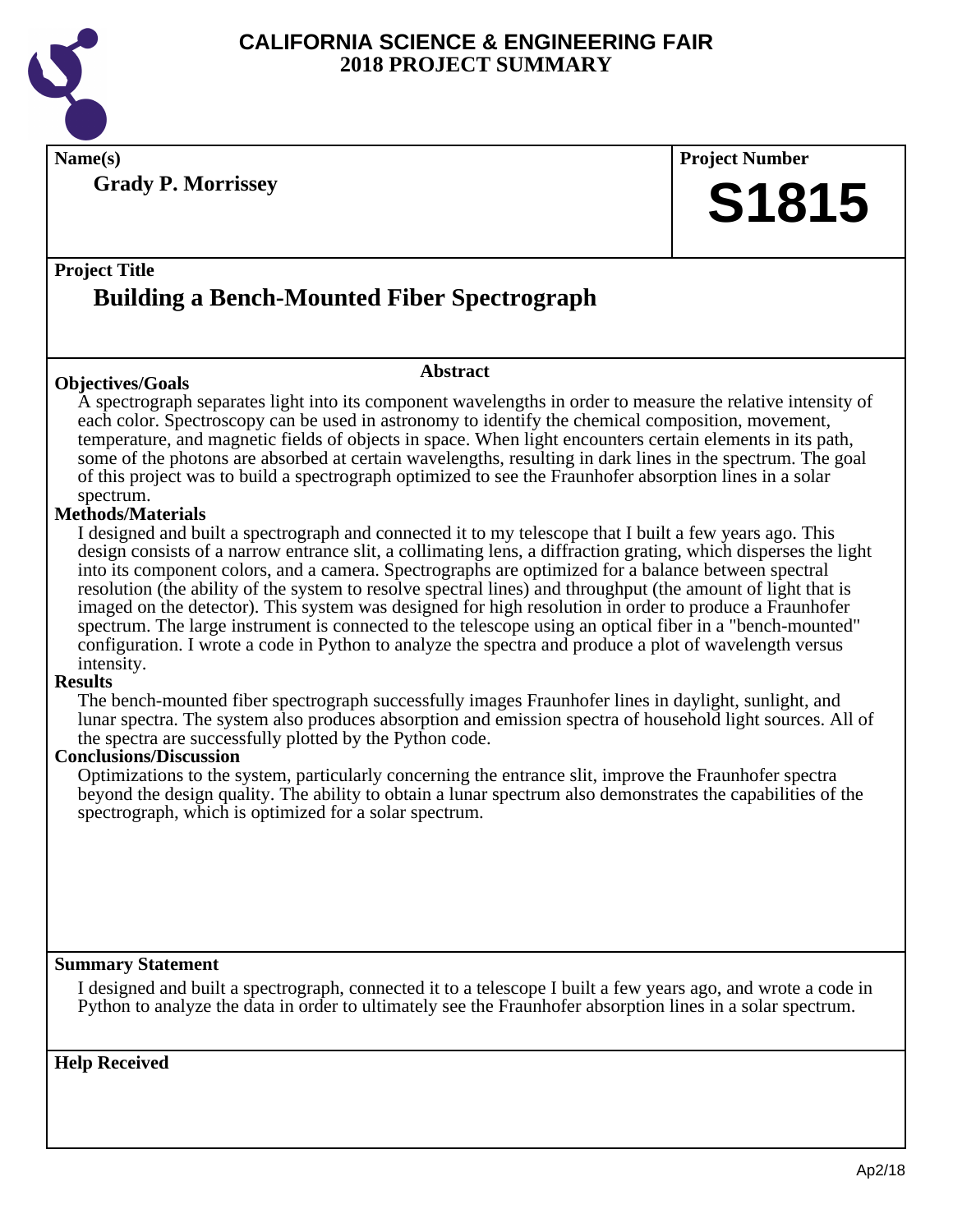

**Avi S. Patel**

**Name(s) Project Number**

## **S1816**

#### **Project Title**

### **A Study of the Variation of Metallicities in Galaxy Clusters with Relation to their Morphologies**

#### **Objectives/Goals**

Galaxy clusters are celestial laboratories to study the evolution of the universe. The intracluster medium within galaxy clusters hosts an array of metallicities, like iron (Fe) and nickel (Ni), that can be analyzed through x-ray emission spectra. The goal of this research is to identify a correlation between the cluster abundances of Fe and Ni in relation to galaxy cluster substructures.

**Abstract**

#### **Methods/Materials**

I used x-ray spectroscopy to analyze Fe and Ni abundances in galaxy clusters. I obtained a sample of 32 galaxy clusters with a redshift range  $0.02 < z < 0.3$  from the Chandra X-ray telescope that have corresponding values for morphology parameters in Parekh et. al 2015. Through using the Chandra X-ray Observatory's Ciao Tools and SAOImage DS9, I created a thermal plasma emission model with a Bremsstrahlung Continuum model to obtain the abundances of Fe and Ni. Subtle inaccuracies in the galaxy cluster point source extraction required filtering the abundance data by correlating its temperature vs. abundance with Baumgartner et. al 2005. I then correlated the data with the updated morphology parameters (Gini coefficient, Moment of Light, and Concentration) in Parekh et. al 2015 using Microsoft Excel.

#### **Results**

After filtering the Fe and Ni abundance data, I developed three correlations between abundance data and each morphology parameter. After dividing data by dynamical state of the cluster, I found a correlation between each parameter and the Fe and Ni abundances for the non-relaxed clusters concluding that as a galaxy cluster becomes more disturbed in substructure, the Fe and Ni abundances increase.

#### **Conclusions/Discussion**

These galaxy clusters abundance and morphology correlations were expected based on the cluster cooling time simulations from Parekh et. al 2015. Applying my abundance data to these cooling time simulation results, they suggest that as the cooling times increase for these clusters, the Fe and Ni abundances also increase. This asserts that as galaxy clusters mature, processes, such as star formation and supernovae, also occur producing heavier elements such as Fe and Ni.

#### **Summary Statement**

By using x-ray spectroscopy to obtain galaxy cluster Fe and Ni abundances and relate them to cluster morphologies, this research concludes that Fe and Ni abundances correlate with galaxy cluster substructure parameters.

#### **Help Received**

Mrs. Messenger and Mr. Burns guided me through the research process and provided feedback.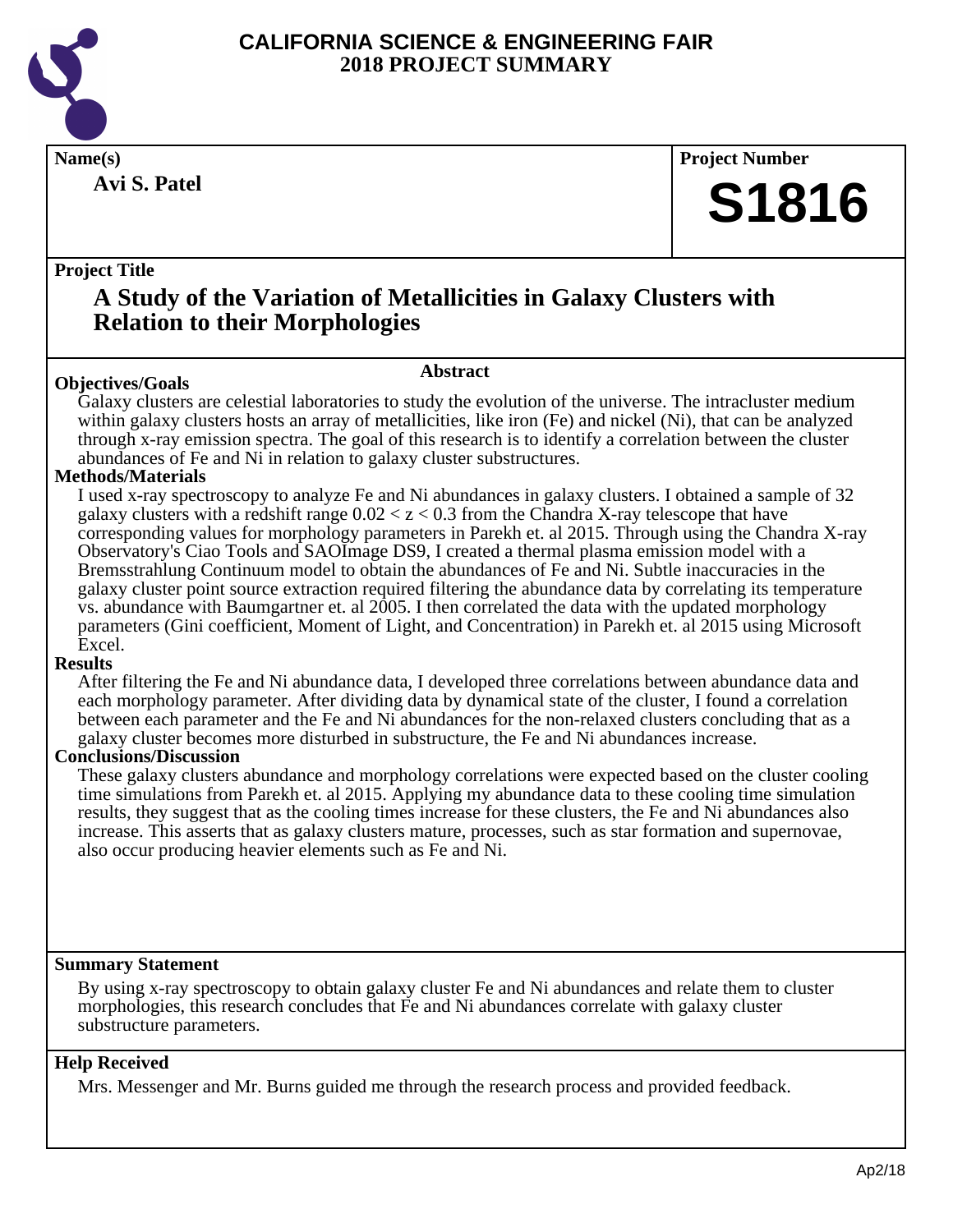

**Gautam G. Pradeep**

**Name(s) Project Number**

## **S1817**

#### **Project Title**

### **Determination of the Orbital Elements of Near-Earth Asteroid 1999 LO28 Using the Method of Gauss**

#### **Abstract**

**Objectives/Goals** The objective of the research was to generate the orbital elements of the asteroid 1999 LO28 in order to better study its orbit and assess its potential threat for planetary collision.

#### **Methods/Materials**

Images of the asteroid were taken on 5 separate nighttime observation runs. The images were then reduced and aligned using CCDSoft Version 5. Images were then used to generate initial vectors of the asteroid from the Method of Gauss using a Python program. Once these vectors were determined, they were used to determine the orbital elements of 1999 LO28 in a Python program. I developed both programs.

#### **Results**

I compared the orbital elements that were determined for this near-Earth asteroid with the predicted corresponding values by the Jet Propulsion Lab (JPL). Five out of the six orbital elements were within one-thousandth of the JPL value.

#### **Conclusions/Discussion**

I determined how these calculated orbital elements would change over time, and it was found that the 1999 LO28 asteroid would never collide with the Earth, but will collide with the Sun in about 200 million years. The orbital elements I calculated were new information that had never been collected previously. This was then published in the recent Minor Planet Center report (MPC), which provides information used by space organizations such as NASA and SpaceX to program spacecraft to efficiently travel through space without collisions with asteroids like this.

#### **Summary Statement**

I determined the orbit of a near-Earth asteroid and assessed its potential threat to planetary collisions.

#### **Help Received**

I was able to use telescopes to collect data from the Frank Etscorn Observatory in Socorro, New Mexico. I gained access to these facilities through my research advisor, Dr. Adam Rengstorf, at the New Mexico Institute of Technology and Mining.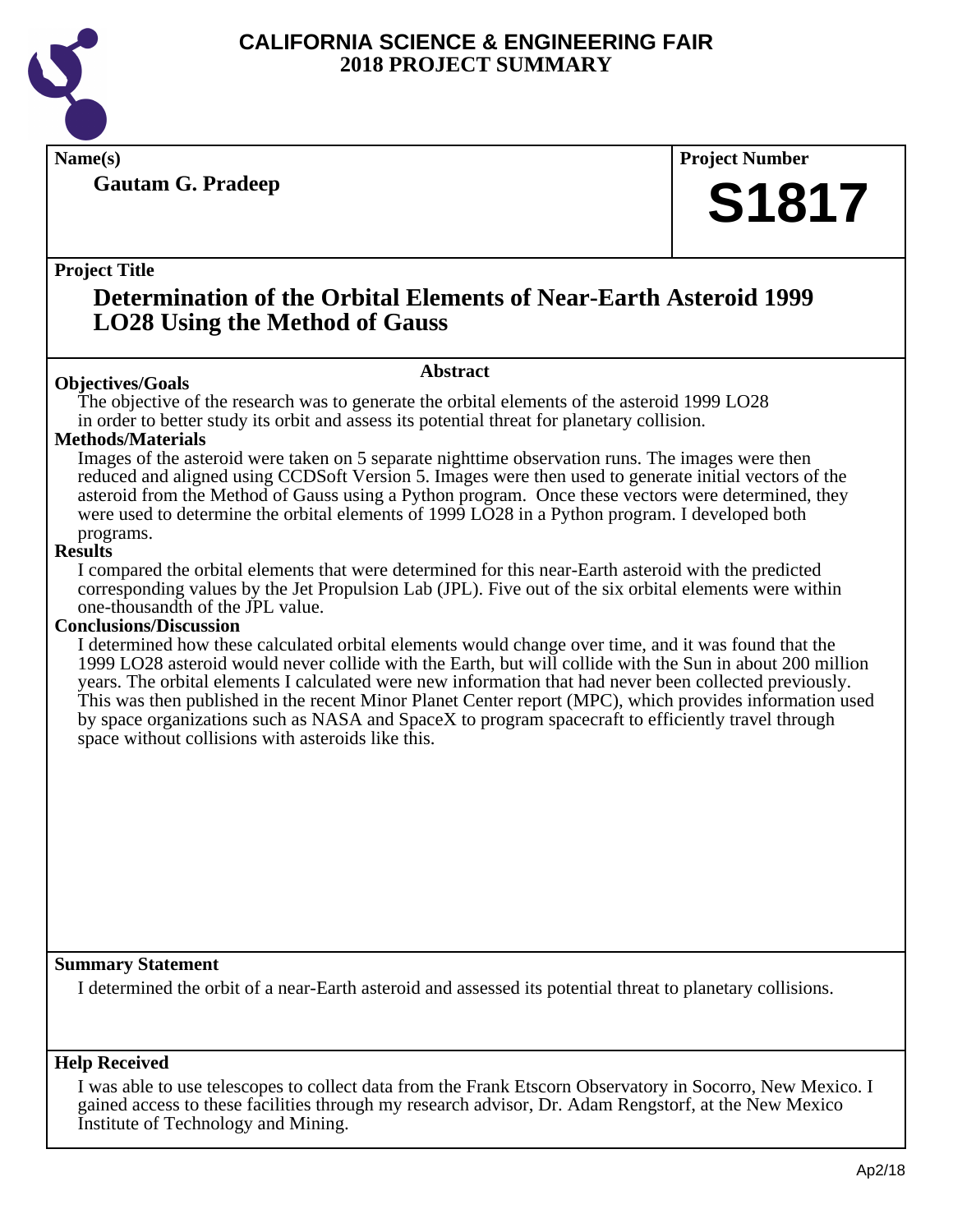

**Vivek Vijayakumar**

**Name(s) Project Number**

## **S1818**

#### **Project Title**

### **Analysis of Magnetic Flux Surrounding Chromospheric Filaments Using Fibril Structure**

#### **Abstract**

**Objectives/Goals** The project intends to find differences between fibril structure around quiet region filaments and active region filaments by calculating the magnetic flux around each.

#### **Methods/Materials**

Using an amateur setup consisting of an H-alpha (656.281nm) "eyepiece", 80mm refractor, equatorial mount, and high-speed monochrome camera, 48 images of ARFs and 76 images of QRFs were taken over a period of two months, with 8 ARFs and 9 QRFs being processable. They were captured in SharpCap, stacked in AutoStakkert!, processed in RegiStax 6, and analyzed in SAOImage DS9.

#### **Results**

Based on the 853 fibrils analyzed, and together 17 filaments, the average magnetic flux in ARFs is 736  $\pm$ 97 GWb, and in QRFs is  $676 \pm 86$  GWb. The variations between magnetic flux in QRFs and ARFs is large however. The standard deviation between QRFs is 259 GWb, while it is 273 GWb for ARFs.

#### **Conclusions/Discussion**

There is a lot of variance in magnetic flux from filament to filament regardless of whether it is a QRF or ARF, indicating the large variance in behavior between individual filaments of the same type. Due to the similar magnetic flux of ARFs and QRFs, the data suggests that the mechanisms producing both filaments in filament channels are similar.

#### **Summary Statement**

The project intends to find differences between two types of filaments on the Sun's chromosphere by analyzing the magnetic flux around them, using fibril tracers.

#### **Help Received**

I used my own equipment along with some online software, captured the data myself, processed it, and did the computations myself. Solar astrophysicist Sara Martin reviewed the project, along with Kin Searcy of the San Diego Astronomy Association.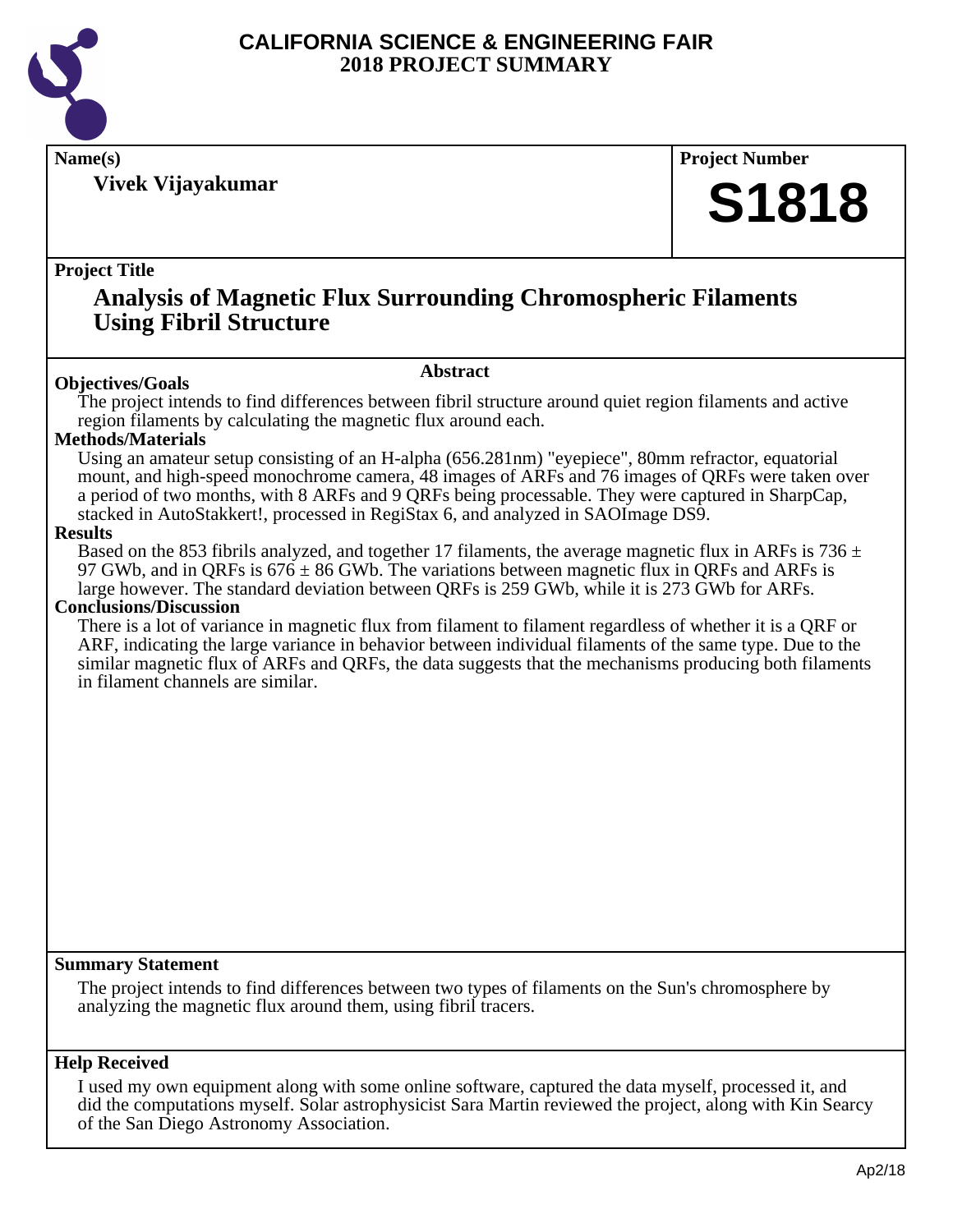

**Andrew E. Wang**

**Name(s) Project Number**

## **S1819**

#### **Project Title**

### **Investigating Charging and Electrostatic Discharge Risks for Astronauts on the Lunar Surface**

#### **Objectives/Goals**

**Abstract**

The Moon is devoid of a global magnetic field and is directly exposed to space plasma and solar radiation, causing the surface and any objects on it to be charged by collection of ions and electrons from the plasma. Lunar dust is easily levitated, and dust deposition onto spacesuit and spacecraft surfaces was reported as a significant problem during the Apollo mission. Dust deposition creates non-uniform surface conductivity and results in differential surface charging. The objective of this study is to investigate whether electrostatic discharge will be a significant threat to astronauts and spacecraft during future space exploration at the lunar terminator.

#### **Methods/Materials**

An experiment was designed to study discharge on dusty spacesuit and spacecraft. In a vacuum chamber, two different sample plates were tested in a plasma (with properties similar to average solar wind conditions) generated by an electron bombardment gridded ion thruster. The first sample plate, consisting of an aluminum plate with Kapton tape at the edges, was used to simulate discharge on a typical spacecraft surface. The second sample plate, consisting of an aluminum plate with spacesuit material GoreTex at the edges, was used to simulate discharge on spacesuit. Three different test setups, ranging from a clean, dustless surface to a dusty surface covered by JSC-1A lunar regolith were considered.

#### **Results**

While clean surfaces under the test conditions are generally resistant to discharge, significant electrostatic discharge and arcing were observed for the dusty surfaces. Large biasing potential and more dust coverage both resulted in higher discharge rates. We also find that dust deposition both enhances differential charging, a necessary condition for discharge; and increases the number of triple-junction interface points between plasma, conductor and dielectric material, where discharge is triggered. Discharge occurs more frequently on "dirtier", high voltage surfaces in plasma.

#### **Conclusions/Discussion**

This research presents the first reported laboratory experiments on electrostatic discharge on dusty spacesuit/spacecraft surface in a simulated lunar plasma environment. The investigation suggests that because of the combined condition of dust coverage and high voltage charging at the lunar terminator, electrostatic discharge will pose as a serious risk to astronauts and equipment in future lunar missions in that region.

#### **Summary Statement**

I was able to utilize experimental results to determine that the lunar plasma charging environment will pose as a significant threat to astronauts in the lunar terminator region.

#### **Help Received**

William Yu from University of Southern California aided in experimental equipment understanding and enforcing proper safety procedures when operating lab equipment.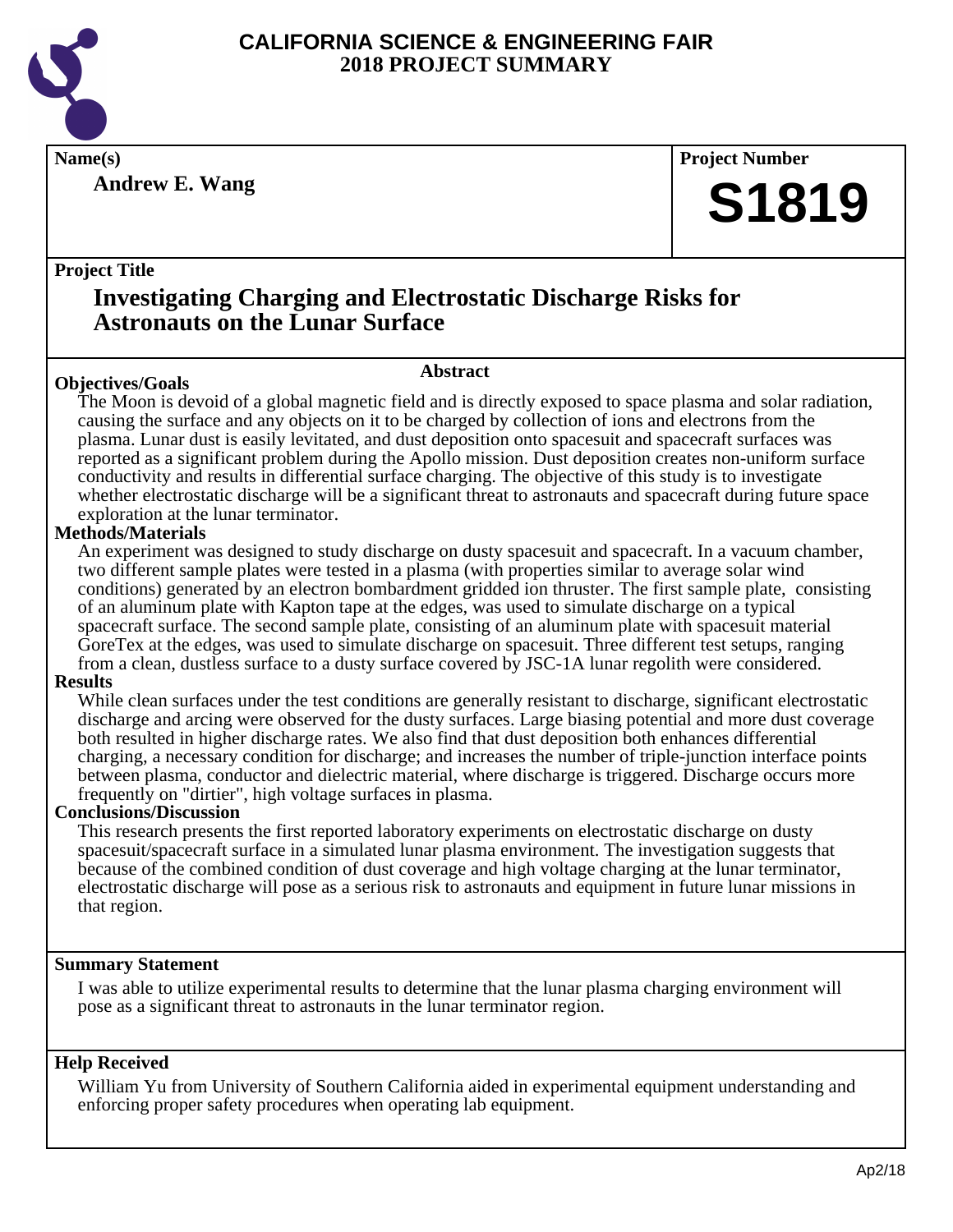

**Natalie C. White**

**Name(s) Project Number**

## **S1820**

#### **Project Title**

## **Balloon Based Observation of Sporadic Meteors from the Stratosphere**

#### **Objectives/Goals**

**Abstract**

Meteors are small bits of material that enter the atmosphere at high speed and leave a trail of ionized gas. The objective of this work is to observe sporadic meteors from a platform in the stratosphere. At high altitudes, clouds and city lights will not interfere with the observations. Furthermore, meteors should appear about four times brighter when viewed from the stratosphere since the distance from the camera to the meteor is reduced by a factor of two.

#### **Methods/Materials**

A package of instruments including a high sensitivity, monochrome video camera with a fisheye lens was assembled and flown on a helium filled weather balloon at night. Telemetry of the GPS coordinates, altitude, and temperature was sent once per minute during the flight via a 2-m radio, received on the amateur radio network, and then posted online.

#### **Results**

Three hours of balloon based video was successfully recorded over the course of the flight. Examination of the video footage shows that observing conditions improve significantly as the altitude increases. Although, the brightest stars and the planet Jupiter are visible in the video, no meteors were found in the data from this flight.

#### **Conclusions/Discussion**

This work is a good first step toward the observation of meteors from the stratosphere. Ideally, the next flight will be conducted during one of the annual meteor showers at a time when the Moon is not visible to hamper the observations. The addition of a ground based station would make it possible to perform simultaneous observation from two locations, making it possible to use triangulation to obtain the meteor altitude.

#### **Summary Statement**

This project is a good first step toward balloon based observation of meteors from a platform in stratosphere which should provide improved viewing conditions due to the absence of clouds and reduced light pollution.

#### **Help Received**

David Bezinque used the 3D printer in the Physics Department at Fresno State to make my camera holder.